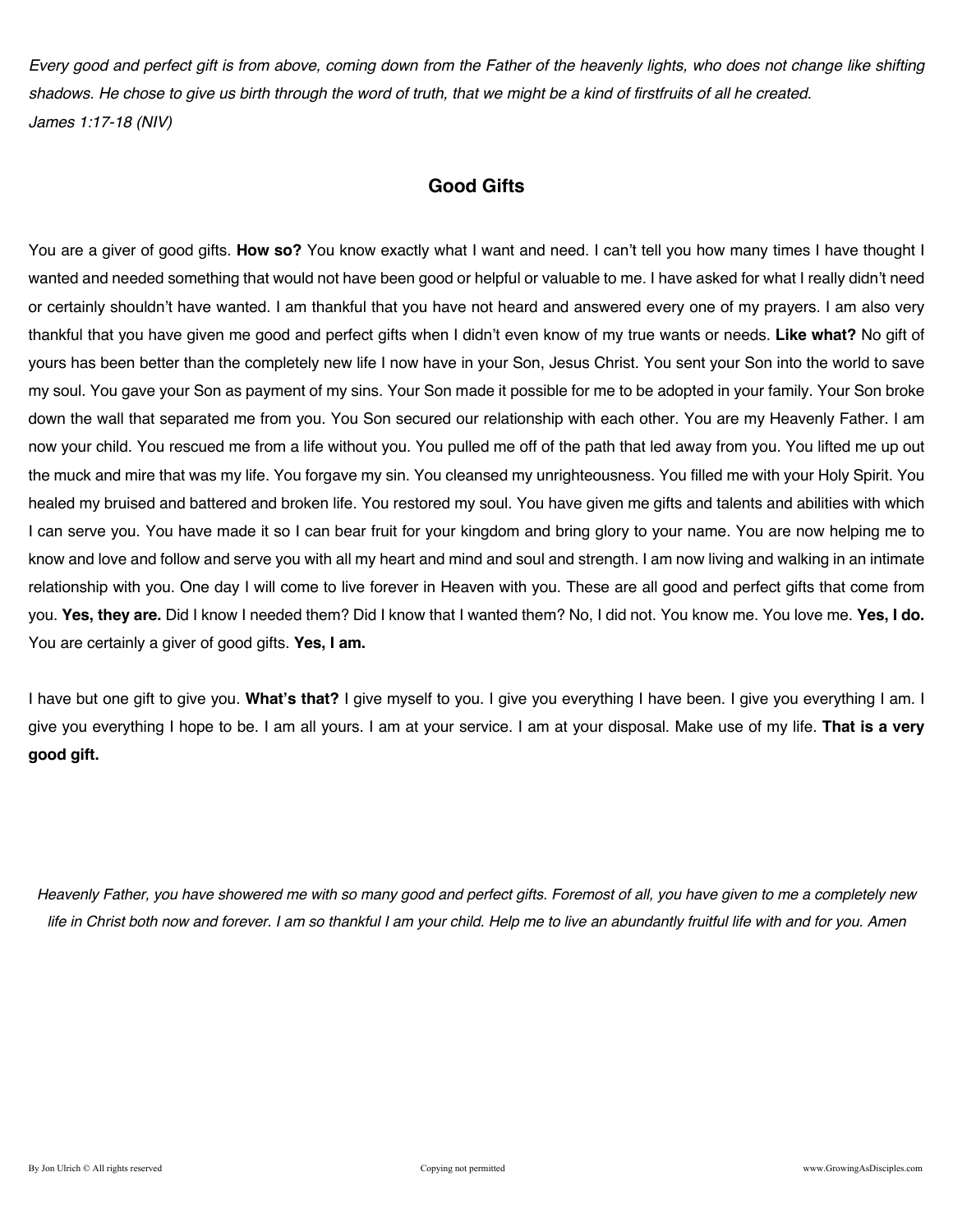### **God The Father** *Every Good And Perfect Gift*

Every good and perfect gift is from above, coming down from the Father of the heavenly lights, who does not change like shifting shadows. He chose to give us birth through the word of truth, that we might be a kind of firstfruits of all he created.

NIV James 1:17-18

### **God The Father** *Every Good Gift And Every Perfect Gift*

Every good gift and every perfect gift is from above, coming down from the Father of lights with whom there is no variation or shadow due to change. Of his own will he brought us forth by the word of truth, that we should be a kind of firstfruits of his creatures.

ESV James 1:17-18

### **God The Father** *Whatever Is Good And Perfect*

Whatever is good and perfect comes down to us from God our Father, who created all the lights in the heavens. He never changes or casts a shifting shadow. He chose to give birth to us by giving us his true word. And we, out of all creation, became his prized possession.

NLT James 1:17-18

## **God The Father** Every Generous Act Of Giving, With Every Perfect Gift

Every generous act of giving, with every perfect gift, is from above, coming down from the Father of lights, with whom there is no variation or shadow due to change. In fulfillment of his own purpose he gave us birth by the word of truth, so that we would become a kind of first fruits of his creatures.

NRSV James 1:17-18

### **God The Father** *Every Good Gift And Perfect Gift*

Every good gift and every perfect (free, large, full) gift is from above; it comes down from the Father of all [that gives] light, in [the shining of] Whom there can be no variation [rising or setting] or shadow cast by His turning [as in an eclipse]. And it was of His own [free] will that He gave us birth [as sons] by [His] Word of Truth, so that we should be a kind of firstfruits of His creatures [a sample of what He created to be consecrated to Himself].

AMP James 1:17-18

## **God The Father** *Every Good Thing Given And Every Perfect Gift*

Every good thing given and every perfect gift is from above, coming down from the Father of lights, with whom there is no variation or shifting shadow. In the exercise of His will He brought us forth by the word of truth, so that we would be a kind of first fruits among His creatures.

NASB James 1:17-18

is no variation or shadow of turning. Of His own will He brought us forth by the word of truth, that we might be a kind of firstfruits of His creatures.

 **God The Father** *Every Good Gift And Every Perfect Gift* Every good gift and every perfect gift is from above, and comes down from the Father of lights, with whom there

NKJV James 1:17-18

 **God The Father**Every Desirable And Beneficial Gift

Every desirable and beneficial gift comes out of heaven. The gifts are rivers of light cascading down from the Father of Light. There is nothing deceitful in God, nothing two-faced, nothing fickle. He brought us to life using the true Word, showing us off as the crown of all his creatures.

MSG James 1:17-18

### **God The Father** *Whatever Is Good And Perfect*

But whatever is good and perfect comes to us from God, the Creator of all light, and he shines forever without change or shadow. And it was a happy day for him when he gave us our new lives through the truth of his Word, and we became, as it were, the first children in his new family.

TLB James 1:17-18

 **God The Father** *Every Good Action And Every Perfect Gift*

Every good action and every perfect gift is from God. These good gifts come down from the Creator of the sun, moon, and stars, who does not change like their shifting shadows. God decided to give us life through the word of truth so we might be the most important of all the things he made.

NCV James 1:17-18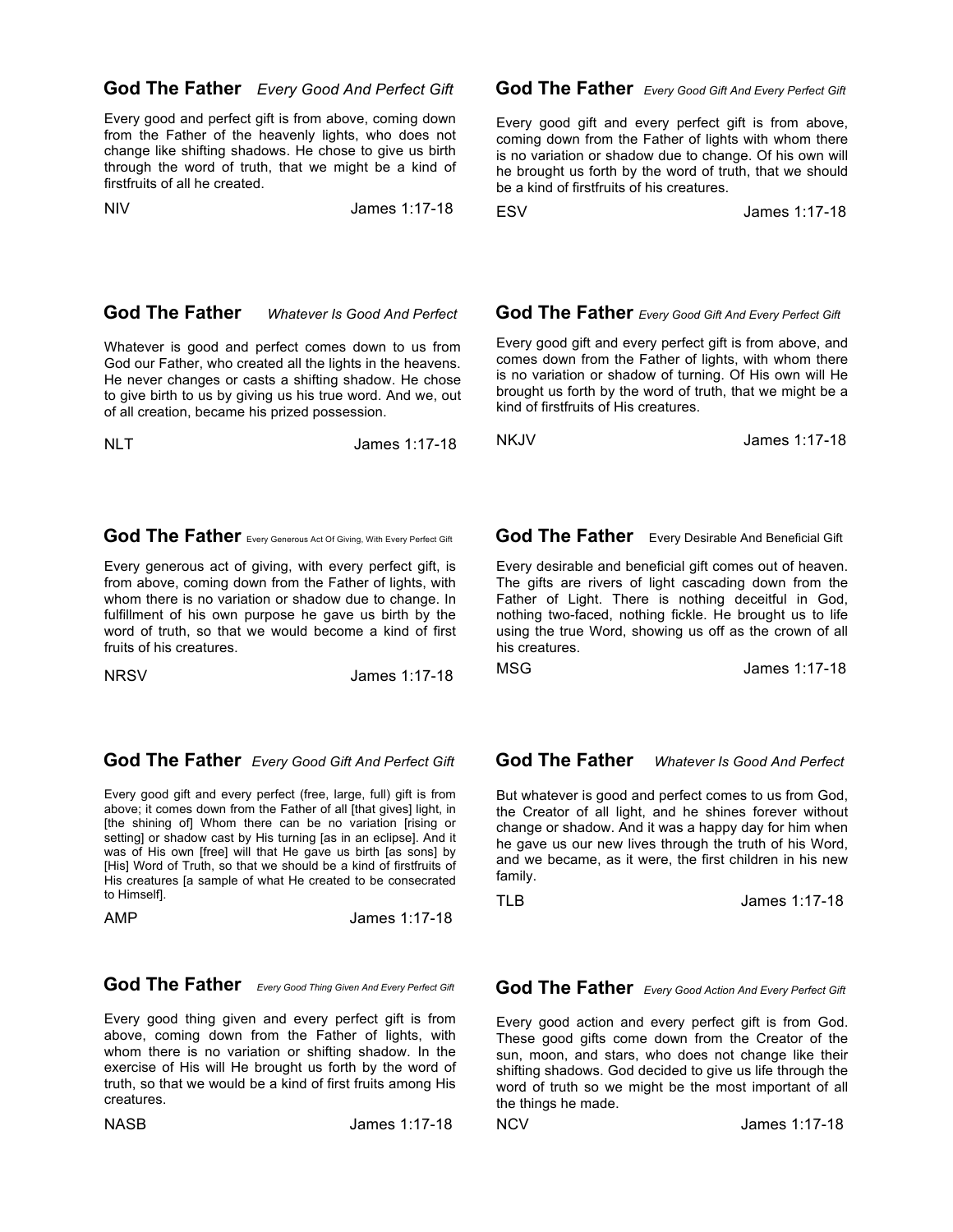# **Every Good And Perfect Gift** Year Week Day Date

**God The Father** – James 1:17-18 **In Context:** *Read James 1*

# **Begin With Prayer:** *Here I am Lord. I Am Listening.*

**Meditating On God's Word:** *(What is God speaking to your heart?)*

Every good and perfect gift is from above, coming down from the Father of the heavenly lights, who does not change like shifting shadows. He chose to give us birth through the word of truth, that we might be a kind of firstfruits of all he created. James 1:17-18 (NIV)

**Considering The Words***: (What words speak to your heart?)*

Every good | and | perfect gift | is from above, | coming down | from | the Father | of the | heavenly lights, | who does not | change like | shifting shadows. | He chose | to give us birth | through the | word of truth, | that | we might be | a kind of | firstfruits | of all | he created. James 1:17-18 (NIV)

\_\_\_\_\_\_\_\_\_\_\_\_\_\_\_\_\_\_\_\_\_\_\_\_\_\_\_\_\_\_\_\_\_\_\_\_\_\_\_\_\_\_\_\_\_\_\_\_\_\_\_\_\_\_\_\_\_\_\_\_\_\_\_\_\_\_\_\_\_\_\_ \_\_\_\_\_\_\_\_\_\_\_\_\_\_\_\_\_\_\_\_\_\_\_\_\_\_\_\_\_\_\_\_\_\_\_\_\_\_\_\_\_\_\_\_\_\_\_\_\_\_\_\_\_\_\_\_\_\_\_\_\_\_\_\_\_\_\_\_\_\_\_

**Praying The Scripture:** *(What prayer from your heart will you write?)*

Heavenly Father, you have showered me with so many good and perfect gifts. Foremost of all, you have given to me a completely new life in Christ both now and forever. I am so thankful I am your child. Help me to live an abundantly fruitful life with and for you. Amen \_\_\_\_\_\_\_\_\_\_\_\_\_\_\_\_\_\_\_\_\_\_\_\_\_\_\_\_\_\_\_\_\_\_\_\_\_\_\_\_\_\_\_\_\_\_\_\_\_\_\_\_\_\_\_\_\_\_\_\_\_\_\_\_\_\_\_\_\_\_\_

### **What It Means:** *(What questions speak to your heart?) (Suggested questions for small group discussion are in bold)* **What are some of the best gifts that your Heavenly Father has given to you?**

\_\_\_\_\_\_\_\_\_\_\_\_\_\_\_\_\_\_\_\_\_\_\_\_\_\_\_\_\_\_\_\_\_\_\_\_\_\_\_\_\_\_\_\_\_\_\_\_\_\_\_\_\_\_\_\_\_\_\_\_\_\_\_\_\_\_\_\_\_\_\_ \_\_\_\_\_\_\_\_\_\_\_\_\_\_\_\_\_\_\_\_\_\_\_\_\_\_\_\_\_\_\_\_\_\_\_\_\_\_\_\_\_\_\_\_\_\_\_\_\_\_\_\_\_\_\_\_\_\_\_\_\_\_\_\_\_\_\_\_\_\_\_  $\_$  . The contribution of the contribution of  $\mathcal{L}_1$  ,  $\mathcal{L}_2$  ,  $\mathcal{L}_3$  ,  $\mathcal{L}_4$  ,  $\mathcal{L}_5$  ,  $\mathcal{L}_6$  ,  $\mathcal{L}_7$  ,  $\mathcal{L}_8$  ,  $\mathcal{L}_9$  ,  $\mathcal{L}_1$  ,  $\mathcal{L}_2$  ,  $\mathcal{L}_3$  ,  $\mathcal{L}_5$  ,  $\mathcal{L}_6$  ,  $\mathcal{L}_$ \_\_\_\_\_\_\_\_\_\_\_\_\_\_\_\_\_\_\_\_\_\_\_\_\_\_\_\_\_\_\_\_\_\_\_\_\_\_\_\_\_\_\_\_\_\_\_\_\_\_\_\_\_\_\_\_\_\_\_\_\_\_\_\_\_\_\_\_\_\_\_ \_\_\_\_\_\_\_\_\_\_\_\_\_\_\_\_\_\_\_\_\_\_\_\_\_\_\_\_\_\_\_\_\_\_\_\_\_\_\_\_\_\_\_\_\_\_\_\_\_\_\_\_\_\_\_\_\_\_\_\_\_\_\_\_\_\_\_\_\_\_\_ \_\_\_\_\_\_\_\_\_\_\_\_\_\_\_\_\_\_\_\_\_\_\_\_\_\_\_\_\_\_\_\_\_\_\_\_\_\_\_\_\_\_\_\_\_\_\_\_\_\_\_\_\_\_\_\_\_\_\_\_\_\_\_\_\_\_\_\_\_\_\_  $\_$  , and the set of the set of the set of the set of the set of the set of the set of the set of the set of the set of the set of the set of the set of the set of the set of the set of the set of the set of the set of th  $\_$  . The contribution of the contribution of  $\mathcal{L}_1$  ,  $\mathcal{L}_2$  ,  $\mathcal{L}_3$  ,  $\mathcal{L}_4$  ,  $\mathcal{L}_5$  ,  $\mathcal{L}_6$  ,  $\mathcal{L}_7$  ,  $\mathcal{L}_8$  ,  $\mathcal{L}_9$  ,  $\mathcal{L}_1$  ,  $\mathcal{L}_2$  ,  $\mathcal{L}_3$  ,  $\mathcal{L}_5$  ,  $\mathcal{L}_6$  ,  $\mathcal{L}_$  $\_$  . The contribution of the contribution of  $\mathcal{L}_1$  ,  $\mathcal{L}_2$  ,  $\mathcal{L}_3$  ,  $\mathcal{L}_4$  ,  $\mathcal{L}_5$  ,  $\mathcal{L}_6$  ,  $\mathcal{L}_7$  ,  $\mathcal{L}_8$  ,  $\mathcal{L}_9$  ,  $\mathcal{L}_1$  ,  $\mathcal{L}_2$  ,  $\mathcal{L}_3$  ,  $\mathcal{L}_5$  ,  $\mathcal{L}_6$  ,  $\mathcal{L}_$  $\_$  . The contribution of the contribution of  $\mathcal{L}_1$  ,  $\mathcal{L}_2$  ,  $\mathcal{L}_3$  ,  $\mathcal{L}_4$  ,  $\mathcal{L}_5$  ,  $\mathcal{L}_6$  ,  $\mathcal{L}_7$  ,  $\mathcal{L}_8$  ,  $\mathcal{L}_9$  ,  $\mathcal{L}_1$  ,  $\mathcal{L}_2$  ,  $\mathcal{L}_3$  ,  $\mathcal{L}_5$  ,  $\mathcal{L}_6$  ,  $\mathcal{L}_$ 

 $\_$  , and the set of the set of the set of the set of the set of the set of the set of the set of the set of the set of the set of the set of the set of the set of the set of the set of the set of the set of the set of th

When do you give thanks to your Heavenly Father for the good gifts, He has given to you? **How is your completely new life in Christ a gift that keeps on giving now and forever?** How are you allowing your Heavenly Father to grow and develop some of the gifts He has given to you? **How has your Heavenly Father been using the gift of His word to do His work in you?** Why would it be a tragic mistake to not make use of the good gifts your Heavenly Father has given to you? How have you been able to fruitfully use gifts your Heavenly Father has given to you?

**Living It Out:** *(What action step is God guiding your heart to take?)*

Give thanks to your Heavenly Father for all the good gifts He has given to you.

### **Seeing It Happen:** *(What are you trusting God for in your heart?)*

Have faith that your Heavenly Father has given an abundance of good gifts to you.

### **Get Ready To Share:** *(What can you share with others from your heart?)*

Share with another person or your small group what are some of the best gifts your Heavenly Father has given to you. \_\_\_\_\_\_\_\_\_\_\_\_\_\_\_\_\_\_\_\_\_\_\_\_\_\_\_\_\_\_\_\_\_\_\_\_\_\_\_\_\_\_\_\_\_\_\_\_\_\_\_\_\_\_\_\_\_\_\_\_\_\_\_\_\_\_\_\_\_\_\_

\_\_\_\_\_\_\_\_\_\_\_\_\_\_\_\_\_\_\_\_\_\_\_\_\_\_\_\_\_\_\_\_\_\_\_\_\_\_\_\_\_\_\_\_\_\_\_\_\_\_\_\_\_\_\_\_\_\_\_\_\_\_\_\_\_\_\_\_\_\_\_

\_\_\_\_\_\_\_\_\_\_\_\_\_\_\_\_\_\_\_\_\_\_\_\_\_\_\_\_\_\_\_\_\_\_\_\_\_\_\_\_\_\_\_\_\_\_\_\_\_\_\_\_\_\_\_\_\_\_\_\_\_\_\_\_\_\_\_\_\_\_\_

# **Close With Prayer:** *Quiet Yourself Before The Lord*

*Pause And Offer Prayers Of… With An Attitude Of Faith Listen To What The Lord Wants To Say To You*

Adoration… \_\_\_\_\_\_\_\_\_\_\_\_\_\_\_\_\_\_\_\_\_\_\_\_\_\_\_\_\_\_\_\_\_\_\_\_\_\_\_\_\_\_\_\_\_\_\_\_\_\_\_\_\_\_\_\_\_\_\_\_\_\_\_\_\_\_\_\_\_\_\_\_\_\_\_\_\_\_\_ Thanksgiving...  $\textsf{Confession...}\qquad \qquad \underline{\hspace{25pt}}$ Intercession... \_\_\_\_\_\_\_\_\_\_\_\_\_\_\_\_\_\_\_\_\_\_\_\_\_\_\_\_\_\_\_\_\_\_\_\_\_\_\_\_\_\_\_\_\_\_\_\_\_\_\_\_\_\_\_\_\_\_\_\_\_\_\_\_\_\_\_\_\_\_\_\_\_\_\_\_\_\_\_ Petition… \_\_\_\_\_\_\_\_\_\_\_\_\_\_\_\_\_\_\_\_\_\_\_\_\_\_\_\_\_\_\_\_\_\_\_\_\_\_\_\_\_\_\_\_\_\_\_\_\_\_\_\_\_\_\_\_\_\_\_\_\_\_\_\_\_\_\_\_\_\_\_\_\_\_\_\_\_\_\_

By Jon Ulrich © All rights reserved compared Copying not permitted www.GrowingAsDisciples.com